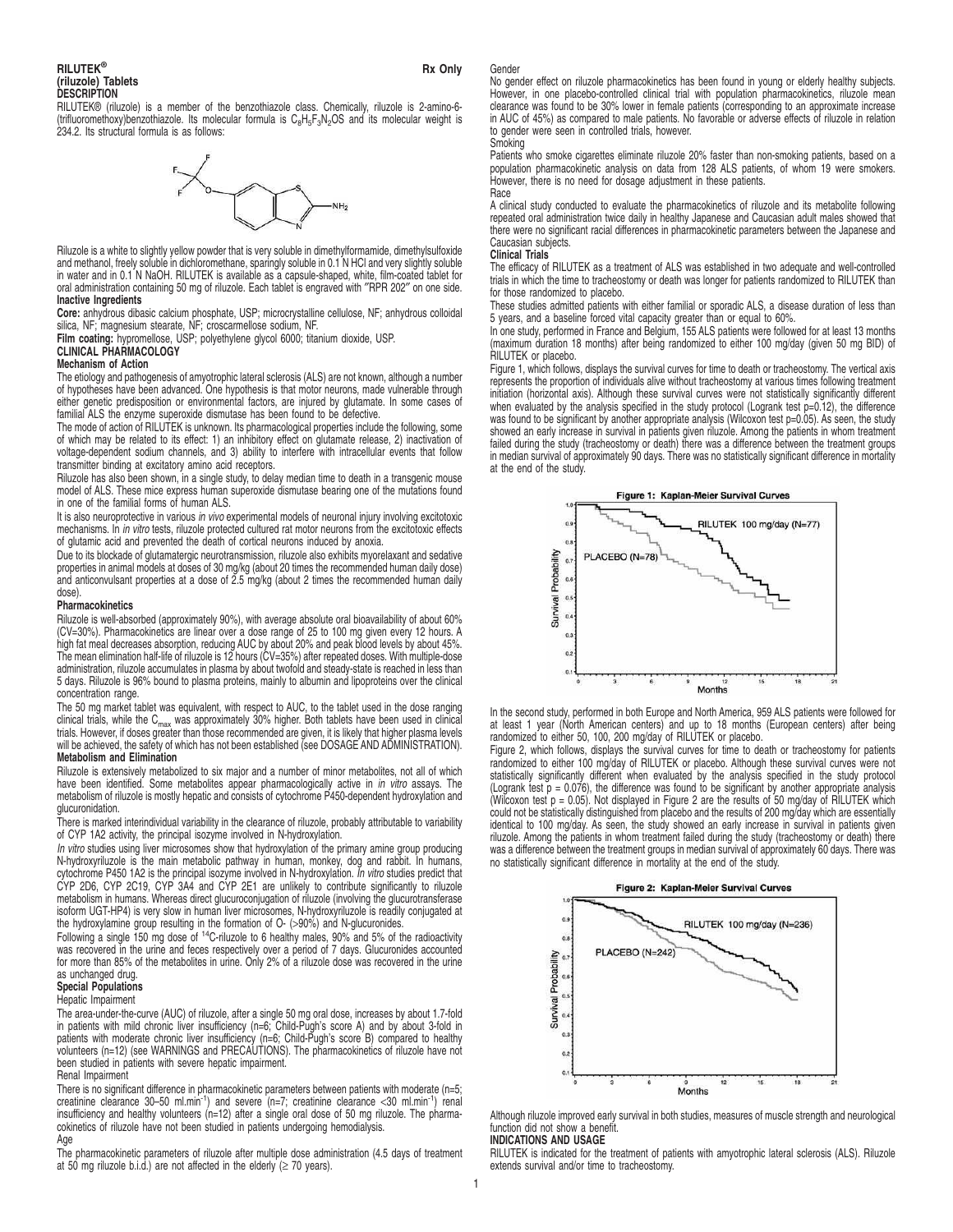# **CONTRAINDICATIONS**

RILUTEK is contraindicated in patients who have a history of severe hypersensitivity reactions to riluzole or any of the tablet components.

#### **WARNINGS**

# **Liver Injury / Monitoring Liver Chemistries**

RILUTEK should be prescribed with care in patients with current evidence or history of abnormal liver function indicated by significant abnormalities in serum transaminase (ALT/SGPT; AST/SGOT), bilirubin, and/or gamma-glutamate transferase (GGT) levels (see PRECAUTIONS and DOSAGE AND ADMINISTRATION sections). Baseline elevations of several LFTs (especially elevated bilirubin) should preclude the use of RILUTEK.

RILUTEK, even in patients without a prior history of liver disease, causes serum aminotransferase elevations. Treatment should be discontinued if ALT levels are  $\geq$  5 x ULN or if clinical jaundice develops. Experience in almost 800 ALS patients indicates that about 50% of riluzole-treated patients will experience at least one ALT/SGPT level above the upper limit of normal, about 8% will have elevations  $> 3 \times$  ULN, and about 2% of patients will have elevations  $> 5 \times$  ULN. A single non-ALS patient with epilepsy treated with concomitant carbamazepine and phenobarbital experienced marked, rapid elevations of liver enzymes with jaundice (ALT 26 × ULN, AST 17 × ULN, and bilirubin 11 × ULN) four

months after starting RILUTEK; these returned to normal 7 weeks after treatment discontinuation. Maximum increases in serum ALT usually occurred within 3 months after the start of riluzole therapy and were usually transient when < 5 times ULN. In trials, if ALT levels were < 5 times ULN, treatment continued and ALT levels usually returned to below 2 times ULN within 2 to 6 months. Treatment in studies was discontinued, however, if ALT levels exceeded 5 × ULN, so that there is no experience with continued treatment of ALS patients once ALT values exceed 5 times ULN. There were rare instances of jaundice. There is limited experience with rechallenge of patients who have had RILUTEK discontinued for ALT > 5 x ULN, but there is the possibility of increased ALT values reoccurring (see

PRECAUTIONS: Laboratory Tests). Therefore, rechallenge is not recommended. In postmarketing experience, cases of clinical hepatitis associated with riluzole have been reported, including with fatal outcome.

#### **Neutropenia**

Among approximately 4000 patients given riluzole for ALS, there were three cases of marked neutropenia (absolute neutrophil count less than 500/mm<sup>3</sup> ), all seen within the first 2 months of riluzole treatment. In one case, neutrophil counts rose on continued treatment. In a second case, counts rose after therapy was stopped. A third case was more complex, with marked anemia as well as neutropenia and the etiology of both is uncertain. Patients should be warned to report any febrile illness to their physicians. The report of a febrile illness should prompt treating physicians to check white blood cell counts.

# **Interstitial Lung Disease**

Cases of interstitial lung disease (see ADVERSE REACTIONS) have been reported in patients treated with riluzole, some of them severe; upon further investigation, many of these cases were hypersensitivity pneumonitis. If respiratory symptoms develop such as dry cough and/or dyspnea, chest radiography should be performed, and in case of findings suggestive of interstitial lung disease or hypersensitivity pneumonitis (e.g., bilateral diffuse lung opacities), riluzole should be discontinued immediately. In the majority of the reported cases, symptoms resolved after drug discontinuation and symptomatic treatment.

# **PRECAUTIONS**

#### **Use in Patients with Concomitant Disease**

RILUTEK should be used with caution in patients with concomitant liver insufficiency (see WARNINGS, CLINICAL PHARMACOLOGY). In particular, in cases of RILUTEK-induced hepatic injury manifested by elevated liver enzymes, the effect of the hepatic injury on RILUTEK metabolism is unknown.

# **Special Populations**

Riluzole should be used with caution in elderly patients whose hepatic function may be compromised due to age. Also, female patients may possess a lower metabolic capacity to eliminate riluzole compared to males (see CLINICAL PHARMACOLOGY: Special Populations).

#### **Information for the Patient**

Patients should be advised to report any febrile illness to their physicians (see WARNINGS: Neutropenia).

Patients should be advised to report any cough or difficulties in breathing to their physicians (see WARNINGS: Interstitial Lung Disease).

Patients and caregivers should be advised that RILUTEK should be taken on a regular basis and at the same time of the day (e.g., in the morning and evening) each day. If a dose is missed, take the next tablet as originally planned (see DOSAGE AND ADMINISTRATION).

Patients should be warned about the potential for dizziness, vertigo, or somnolence and advised not to drive or operate machinery until they have gained sufficient experience on RILUTEK to gauge whether or not it affects their mental and/or motor performance adversely.

Whether alcohol increases the risk of serious hepatotoxicity with RILUTEK is unknown; therefore, patients being treated with RILUTEK should be discouraged from drinking excessive amounts of alcohol.

Patients should also be made aware that RILUTEK should be stored at temperatures between 20°–25°C (68°–77°F) and protected from bright light.

RILUTEK must be kept out of the reach of children.

# **Laboratory Tests**

Serum aminotransferases including ALT levels should be measured before and during riluzole therapy. Serum ALT levels should be evaluated every month during the first 3 months of treatment, every 3 months during the remainder of the first year, and periodically thereafter. Serum ALT levels should be evaluated more frequently in patients who develop elevations (see WARNINGS).

As noted in the WARNINGS Section, there is no experience with continued treatment of patients once ALT exceeds 5  $\times$  ULN. Treatment should be discontinued if ALT levels are  $\geq$  5  $\times$  ULN or if clinical jaundice develops. There is limited experience with rechallenge of patients who have had RILUTEK discontinued for  $ALT > 5 \times ULN$ , but there is the possibility of increased ALT values reoccurring. Therefore, rechallenge is not recommended.

In the two controlled trials in patients with ALS, the frequency with which values for hemoglobin, hematocrit, and erythrocyte counts fell below the lower limit of normal was greater in RILUTEK-treated patients than in placebo-treated patients; however, these changes were mild and transient. The proportions of patients observed with abnormally low values for these parameters showed a dose-response relationship. Only one patient was discontinued from treatment because of severe anemia. The significance of this finding is unknown.

### **Drug Interactions**

There have been no clinical studies designed to evaluate the interaction of riluzole with other drugs. As with all drugs, the potential for interaction by a variety of mechanisms is a possibility.

# Hepatotoxic Drugs

The clinical trials in ALS excluded patients on concomitant medications which were potentially hepatotoxic, (e.g., allopurinol, methyldopa, sulfasalazine). Accordingly, there is no information about the safety of administering RILUTEK in conjunction with such medications. If the practitioner chooses to prescribe such a combination, caution should be exercised.

#### Drugs Highly Bound To Plasma Proteins

Riluzole is highly bound (96%) to plasma proteins, binding mainly to serum albumin and to lipoproteins.<br>The effect of riluzole (up to 5 mcg/mL) on warfarin (5 mcg/mL) binding did not show any displacement<br>of warfarin. Conv and quinine at high therapeutic concentrations.

Effect of Other Drugs On Riluzole Metabolism

In vitro studies using human liver microsomal preparations suggest that CYP 1A2 is the principal<br>isozyme involved in the initial oxidative metabolism of riluzole and, therefore, potential interactions may occur when riluzole is given concurrently with agents that affect CYP 1A2 activity. Potential inhibitors of CYP 1A2 (*e.g.,* caffeine, phenacetin, theophylline, amitriptyline, and quinolones) could decrease the<br>rate of riluzole elimination, while inducers of CYP 1A2 (*e.g.,* cigarette smoke, charcoal-broiled food, rifampicin, and omeprazole) could increase the rate of riluzole elimination.

Effect of Riluzole On the Metabolism of Other Drugs

CYP 1A2 is the principal isoenzyme involved in the initial oxidative metabolism of riluzole; potential interactions may occur when riluzole is given concurrently with other agents which are also metabolized<br>primarily by CYP 1A2 (*e.g.*, theophylline, caffeine, and tacrine). Currently, it is not known whether<br>riluzole has an

#### **Drug Laboratory Test Interactions** None known

### **Carcinogenesis, Mutagenesis, Impairment of Fertility**

Riluzole was not carcinogenic in mice or rats when administered for 2 years at daily oral doses up to 20 mg/kg and 10 mg/kg, respectively, which are approximately equivalent to the maximum human dose on a mg/m<sup>2</sup> basis.

The genotoxic potential of riluzole was evaluated in the bacterial mutagenicity (Ames) test, the mouse lymphoma mutation assay in L5178Y cells, the *in vitro* chromosomal aberration assay in human lymphocytes and the in vivo rat cytogenetic assay and in vivo mouse micronucleus assay in bone marrow. There was no evidence of mutagenic or clastogenic potential in the Ames test, the mouse lymphoma assay, or the in vivo assays in the mouse and rat. There was an equivocal clastogenic response in the in vitro human lymphocyte chromosomal aberration assay, which was not reproduced in a second assay performed at equal or higher concentrations; riluzole was therefore considered non-clastogenic in the human lymphocyte assay.

N-hydroxyriluzole, the major active metabolite of riluzole, caused chromosomal damage in the in vitro mammalian mouse lymphoma assay and in the *in vitro* micronucleus assay that used the same mouse lymphoma cell line, L5178Y. N-hydroxyriluzole was not mutagenic in this cell line when tested in the HPRT gene mutation assay, and was negative in the Ames bacterial gene mutation assay (with and without rat or hamster S9), the *in vitro* UDS assay in rat hepatocytes, the chromosomal aberration test<br>in human lymphocytes, and the *in vivo* mouse bone marrow micronucleus test.

Riluzole impaired fertility when administered to male and female rats prior to and during mating at an<br>oral dose of 15 mg/kg or 1.5 times the maximum daily dose on a mg/m<sup>2</sup> basis (see PRECAUTIONS: ″Pregnancy″ for effects on fertility).

# **Pregnancy**

# Pregnancy category C

Oral administration of riluzole to pregnant animals during the period of organogenesis caused embryotoxicity in rats and rabbits at doses of 27 mg/kg and 60 mg/kg, respectively, or 2.6 and 11.5 times, respectively, the recommended maximum human daily dose on a mg/m<sup>2</sup> basis. Evidence of maternal toxicity was also observed at these doses.

When administered to rats prior to and during mating (males and females) and throughout gestation and lactation (females), riluzole produced adverse effects on pregnancy (decreased implantations, increased intrauterine death) and offspring viability and growth at an oral dose of 15 mg/kg or 1.5 times the maximum daily dose on a mg/m<sup>2</sup> basis.

There are no adequate and well-controlled studies in pregnant women. Riluzole should be used during pregnancy only if the potential benefit justifies the potential risk to the fetus.

# **Nursing Women**

In rat studies, <sup>14</sup>C-riluzole was detected in maternal milk. It is not known whether riluzole is excreted in human breast milk. Because many drugs are excreted in human milk, and because the potential for serious adverse reactions in nursing infants from RILUTEK® is unknown, women should be advised not to breast-feed during treatment with RILUTEK.

#### **Geriatric Use**

Age-related compromised renal and hepatic function may cause a decrease in clearance of riluzole (see CLINICAL PHARMACOLOGY: Special Populations). In controlled clinical trials, about 30% of patients were over 65. There were no differences in adverse effects between younger and older patients. **Pediatric Use**

The safety and the effectiveness of RILUTEK in pediatric patients have not been established. **ADVERSE REACTIONS**

The most commonly observed AEs associated with the use of RILUTEK more frequently than placebo treated patients were: asthenia, nausea, dizziness, decreased lung function, diarrhea, abdominal pain, pneumonia, vomiting, vertigo, circumoral paresthesia, anorexia, and somnolence. Asthenia, nausea, dizziness, diarrhea, anorexia, vertigo, somnolence, and circumoral paresthesia were dose related. Approximately 14% (n = 141) of the 982 individuals with ALS who received RILUTEK in pre-marketing clinical trials discontinued treatment because of an adverse experience. Of those patients who discontinued due to adverse events, the most commonly reported were: nausea, abdominal pain, constipation, and ALT elevations. In a dose response study in ALS patients, the rates of discontinuation of RILUTEK for asthenia, nausea, abdominal pain, and ALT elevation were dose related.

# **Incidence in Controlled ALS Clinical Studies**

Table 1 lists treatment-emergent signs and symptoms that occurred in at least 2% of patients with ALS treated with RILUTEK (n=794) participating in placebo-controlled trials and were numerically greater in the patients treated with RILUTEK 100 mg/day than with placebo or for which a dose response relationship is suggested.

The prescriber should be aware that these figures cannot be used to predict the frequency of adverse experiences in the course of usual medical practice where patient characteristics and other factors may differ from those prevailing during clinical studies. Inspection of these frequencies, however, does provide the prescriber with one basis to estimate the relative contribution of drug and non-drug factors to the AE incidences in the population studied.